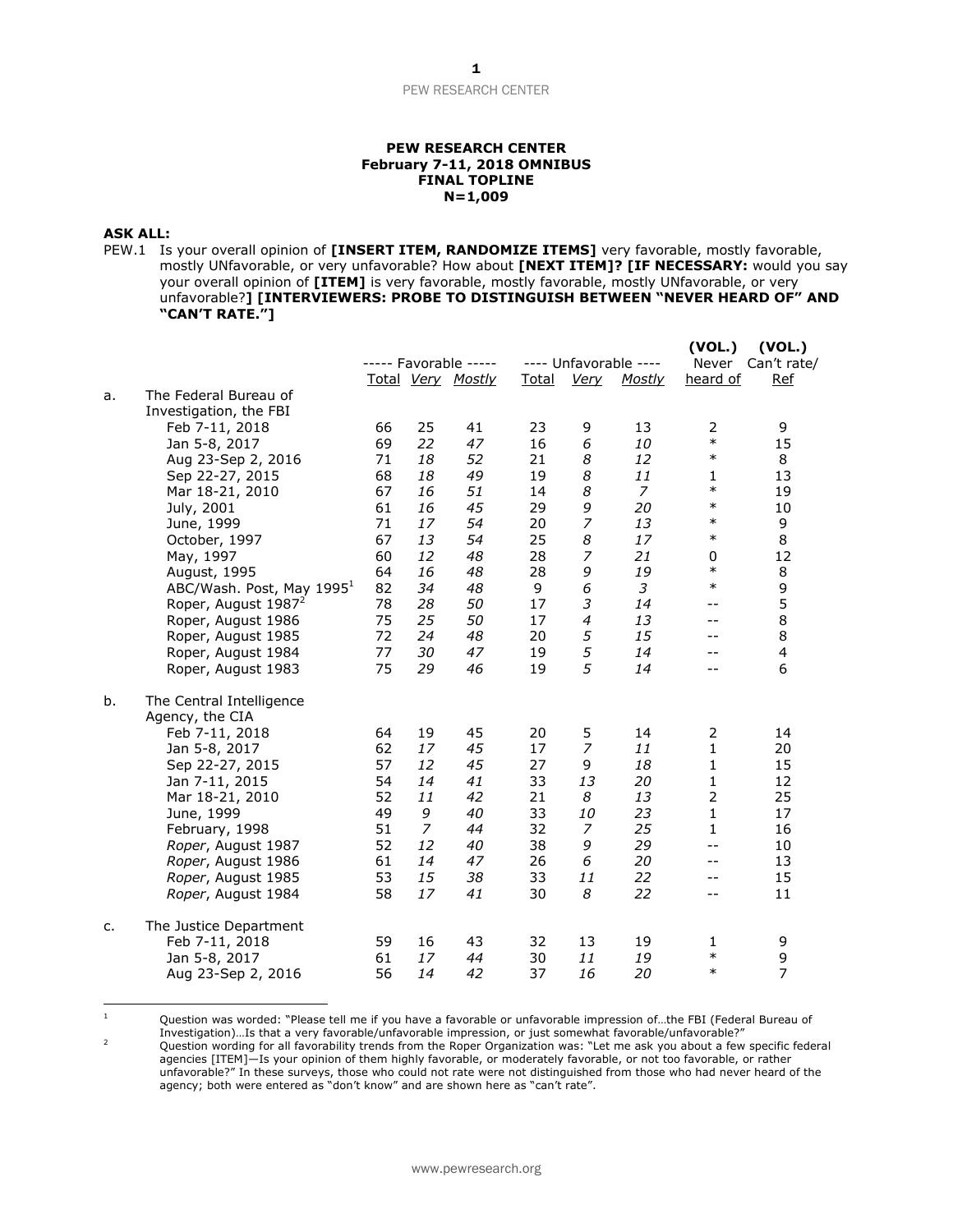### **PEW.1 CONTINUED…**

|    | כטווונווטבי                                                                                                                                                                                                                                                                                                                              |                                                                                  |                                                                                  |                                                                                      |                                                                                  |                                                                                           |                                                                                  |                                                                                                                   |                                                                             |
|----|------------------------------------------------------------------------------------------------------------------------------------------------------------------------------------------------------------------------------------------------------------------------------------------------------------------------------------------|----------------------------------------------------------------------------------|----------------------------------------------------------------------------------|--------------------------------------------------------------------------------------|----------------------------------------------------------------------------------|-------------------------------------------------------------------------------------------|----------------------------------------------------------------------------------|-------------------------------------------------------------------------------------------------------------------|-----------------------------------------------------------------------------|
|    | Sep 22-27, 2015<br>Oct 9-13, 2013<br>Mar 18-21, 2010<br>February, 1998<br>Roper, April 1987<br>Roper, April 1986<br>Roper, April 1985                                                                                                                                                                                                    | 46<br>61<br>51<br>56<br>53<br>52<br>53                                           | 10<br>9<br>6<br>7<br>10<br>10<br>10                                              | ----- Favorable -----<br>Total Very Mostly<br>37<br>52<br>44<br>49<br>43<br>42<br>43 | <u>Total</u><br>47<br>33<br>33<br>39<br>39<br>39<br>39                           | <u>Very</u><br>18<br>14<br>11<br>12<br>15<br>15<br>17                                     | ---- Unfavorable ----<br><u>Mostly</u><br>29<br>19<br>23<br>27<br>24<br>24<br>22 | (VOL.)<br>Never<br>heard of<br>$\ast$<br>$\mathbf{1}$<br>$\mathbf{1}$<br>0<br>$- -$<br>$- -$<br>$- -$             | (VOL.)<br>Can't rate/<br><u>Ref</u><br>6<br>5<br>15<br>5<br>8<br>8<br>9     |
| d. | The Federal Reserve<br>Feb 7-11, 2018<br>Jan 5-8, 2017<br>Feb 12-26, 2014<br>Oct 9-13, 2013                                                                                                                                                                                                                                              | 63<br>58<br>47<br>57                                                             | 15<br>15<br>10<br>12                                                             | 48<br>43<br>37<br>45                                                                 | 19<br>21<br>37<br>32                                                             | 6<br>9<br>14<br>12                                                                        | 13<br>13<br>23<br>20                                                             | 3<br>$\overline{2}$<br>$\mathbf{1}$                                                                               | 15<br>18<br>14<br>10                                                        |
| е. | The Internal Revenue Service,<br>the IRS<br>Feb 7-11, 2018<br>Jan 5-8, 2017<br>Aug 23-Sep 2, 2016<br>Sep 22-27, 2015<br>Jan 7-11, 2015<br>Oct 9-13, 2013<br>Mar 18-21, 2010<br>October, 1997<br>Roper, August 1987<br>Roper, August 1986<br>Roper, August 1985<br>Roper, August 1984<br>Roper, August 1983                               | 58<br>58<br>50<br>42<br>45<br>44<br>47<br>38<br>49<br>51<br>48<br>60<br>50       | 14<br>13<br>11<br>9<br><i>10</i><br>9<br>6<br>5<br>10<br>10<br>8<br>13<br>12     | 44<br>45<br>39<br>32<br>35<br>35<br>41<br>33<br>39<br>41<br>40<br>47<br>38           | 33<br>33<br>45<br>52<br>48<br>51<br>40<br>60<br>46<br>45<br>47<br>34<br>44       | 13<br>16<br>21<br>24<br>24<br>23<br>17<br>25<br>19<br>19<br>19<br>11<br>16                | 20<br>17<br>24<br>28<br>25<br>28<br>23<br>35<br>27<br>26<br>28<br>23<br>28       | $\ast$<br>$\ast$<br>$\ast$<br>$\ast$<br>$\ast$<br>$\ast$<br>$\ast$<br>$\ast$<br>$- -$<br>--<br>$-1$<br>$-1$<br>-- | 8<br>8<br>5<br>6<br>6<br>5<br>13<br>$\overline{2}$<br>5<br>4<br>5<br>6<br>6 |
|    | <b>NO ITEM F</b>                                                                                                                                                                                                                                                                                                                         |                                                                                  |                                                                                  |                                                                                      |                                                                                  |                                                                                           |                                                                                  |                                                                                                                   |                                                                             |
| g. | The Environmental Protection<br>Agency, the EPA<br>Feb 7-11, 2018<br>Jan 5-8, 2017<br>Aug 23-Sep 2, 2016<br>Sep 22-27, 2015<br>Jan 7-11, 2015<br>Feb 12-Feb 26, 2014<br>Oct 9-13, 2013<br>Mar 18-21, 2010<br>October, 1997<br>Roper, August 1987<br>Roper, August 1986<br>Roper, August 1985<br>Roper, August 1984<br>Roper, August 1983 | 60<br>63<br>62<br>52<br>59<br>57<br>62<br>57<br>69<br>62<br>59<br>58<br>68<br>56 | 20<br>22<br>17<br>13<br>18<br>14<br>15<br>11<br>14<br>19<br>18<br>19<br>27<br>21 | 40<br>41<br>44<br>39<br>40<br>43<br>47<br>46<br>55<br>43<br>41<br>39<br>41<br>35     | 31<br>27<br>30<br>38<br>32<br>33<br>30<br>32<br>27<br>30<br>31<br>31<br>26<br>34 | 14<br>12<br>13<br>18<br>15<br>14<br>12<br>12<br>7<br>7<br>$\overline{z}$<br>11<br>9<br>12 | 17<br>14<br>18<br>20<br>18<br>19<br>19<br>20<br>20<br>23<br>24<br>20<br>17<br>22 | 2<br>1<br>$\mathsf{2}\,$<br>$\mathbf 1$<br>2<br>$\overline{c}$<br>1<br>1<br>$-$<br>$-$                            | 8<br>8<br>6<br>8<br>8<br>8<br>6<br>10<br>3<br>8<br>10<br>11<br>6<br>10      |
| h. | The Department of Veterans<br>Affairs, the VA<br>Feb 7-11, 2018<br>Jan 5-8, 2017<br>Aug 23-Sep 2, 2016<br>Sep 22-27, 2015                                                                                                                                                                                                                | 57<br>49<br>48<br>39                                                             | 20<br>14<br>14<br>14                                                             | 37<br>36<br>34<br>25                                                                 | 30<br>34<br>43<br>52                                                             | 10<br>13<br>18<br>24                                                                      | 20<br>21<br>25<br>28                                                             | $\overline{2}$<br>1<br>$\mathbf 1$                                                                                | 11<br>15<br>8<br>8                                                          |

www.pewresearch.org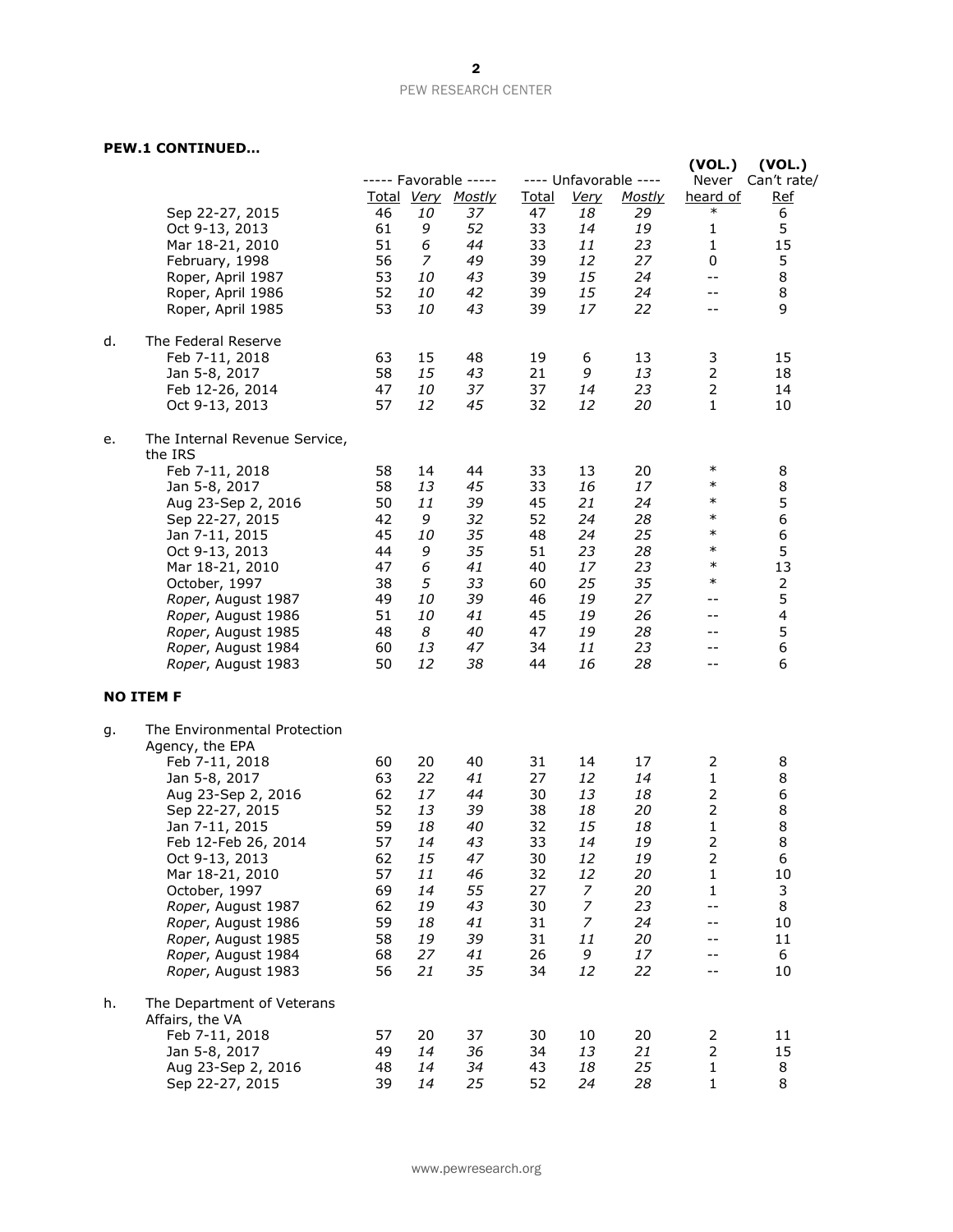## **PEW.1 CONTINUED…**

|    | וגודוטט ב.                      |    |    |                                            |              |                  |                                        | (VOL.)            | (VOL.)                    |
|----|---------------------------------|----|----|--------------------------------------------|--------------|------------------|----------------------------------------|-------------------|---------------------------|
|    |                                 |    |    | ----- Favorable -----<br>Total Very Mostly | <b>Total</b> | <u>Very</u>      | ---- Unfavorable ----<br><b>Mostly</b> | Never<br>heard of | Can't rate/<br><b>Ref</b> |
|    | Jan 7-11, 2015 <sup>3</sup>     | 52 | 21 | 31                                         | 38           | 15               | 24                                     | 1                 | 9                         |
|    | Oct 9-13, 2013                  | 68 | 24 | 44                                         | 25           | 7                | 18                                     | $\ast$            | $\overline{7}$            |
|    | Mar 18-21, 2010                 | 57 | 19 | 38                                         | 22           | 5                | 17                                     | $\overline{2}$    | 20                        |
|    | February, 1998                  | 59 | 15 | 44                                         | 26           | 7                | 19                                     | $\mathbf{1}$      | 14                        |
|    | Roper, August 1986              | 75 | 30 | 45                                         | 15           | $\overline{a}$   | 11                                     | $- -$             | 9                         |
|    | Roper, August 1985              | 68 | 26 | 42                                         | 22           | 6                | 16                                     | $- -$             | 10                        |
|    | Roper, August 1984              | 77 | 37 | 40                                         | 15           | $\overline{4}$   | 11                                     | --                | 9                         |
| i. | The Postal Service              |    |    |                                            |              |                  |                                        |                   |                           |
|    | Feb 7-11, 2018                  | 88 | 37 | 51                                         | 10           | 3                | 7                                      | 1                 | $\overline{2}$            |
|    | Jan 5-8, 2017                   | 86 | 39 | 47                                         | 11           | $\boldsymbol{4}$ | $\overline{z}$                         | $\ast$            | $\mathsf 3$               |
|    | Sep 22-27, 2015                 | 84 | 33 | 51                                         | 14           | 6                | 8                                      | $\ast$            | $\mathbf 2$               |
|    | Mar 18-21, 2010                 | 83 | 30 | 53                                         | 14           | 6                | 8                                      | 1                 | 3                         |
|    | October, 1997                   | 89 | 28 | 61                                         | 11           | 3                | 8                                      | 0                 | $\ast$                    |
|    | Roper, April 1987               | 76 | 33 | 43                                         | 22           | 8                | 14                                     | $- -$             | $\mathbf 2$               |
|    | Roper, April 1986               | 74 | 27 | 47                                         | 24           | 8                | 16                                     | --                | $\mathbf 2$               |
|    | Roper, April 1985               | 70 | 23 | 47                                         | 27           | 11               | 16                                     | $- -$             | $\mathsf 3$               |
|    | Roper, April 1984               | 69 | 24 | 45                                         | 28           | 10               | 18                                     | $-$               | 3                         |
|    | Roper, April 1983               | 70 | 25 | 45                                         | 27           | 10               | 17                                     | $-$               | 3                         |
| j. | The Department of Education     |    |    |                                            |              |                  |                                        |                   |                           |
|    | Feb 7-11, 2018                  | 53 | 18 | 35                                         | 42           | 16               | 26                                     | $\ast$            | 5                         |
|    | Jan 5-8, 2017                   | 61 | 20 | 42                                         | 34           | 14               | 20                                     | $\ast$            | 5                         |
|    | Sep 22-27, 2015                 | 44 | 11 | 33                                         | 50           | 20               | 30                                     | $\ast$            | 5                         |
|    | Oct 9-13, 2013                  | 53 | 16 | 37                                         | 42           | 16               | 27                                     | $\ast$            | $\overline{4}$            |
|    | Mar 18-21, 2010                 | 40 | 8  | 32                                         | 53           | 22               | 31                                     | 6                 | 8                         |
|    | October, 1997                   | 61 | 12 | 49                                         | 37           | 11               | 26                                     | 0                 | $\overline{2}$            |
|    | Roper, April 1987               | 60 | 14 | 46                                         | 35           | 11               | 24                                     | $- -$             | 5                         |
|    | Roper, April 1986               | 63 | 16 | 47                                         | 32           | 10               | 22                                     | $-$               | 5                         |
|    | Roper, April 1985               | 61 | 14 | 47                                         | 34           | 11               | 23                                     | $- -$             | 5                         |
|    | Roper, April 1984               | 56 | 14 | 42                                         | 38           | 13               | 25                                     | $- -$             | 6                         |
|    | Roper, April 1983               | 49 | 10 | 39                                         | 45           | 18               | 27                                     | $- -$             | 6                         |
| k. | The Centers for Disease Control |    |    |                                            |              |                  |                                        |                   |                           |
|    | and Prevention, the CDC         |    |    |                                            |              |                  |                                        |                   |                           |
|    | Feb 7-11, 2018                  | 78 | 30 | 48                                         | 11           | 3                | 8                                      | $\overline{2}$    | 9                         |
|    | Aug 23-Sep 2, 2016              | 79 | 25 | 53                                         | 14           | $\overline{a}$   | 10                                     | $\overline{2}$    | 6                         |
|    | Sep 22-27, 2015                 | 71 | 23 | 48                                         | 19           | 6                | 13                                     | $\overline{2}$    | 9                         |
|    | Jan 7-11, 2015                  | 70 | 25 | 44                                         | 23           | 10               | 13                                     | $\overline{2}$    | 5                         |
|    | Oct 9-13, 2013                  | 75 | 27 | 47                                         | 14           | 5                | 8                                      | $\overline{2}$    | 9                         |
|    | Mar 18-21, 2010                 | 67 | 15 | 52                                         | 16           | 5                | 10                                     | $\overline{2}$    | 15                        |
|    | February, 1998                  | 79 | 20 | 59                                         | 11           | $\overline{2}$   | 9                                      | $\mathbf{1}$      | 9                         |

 $\frac{1}{3}$ 

In January, 2015 and previous surveys, item was worded "The Veterans Administration, the VA."

3